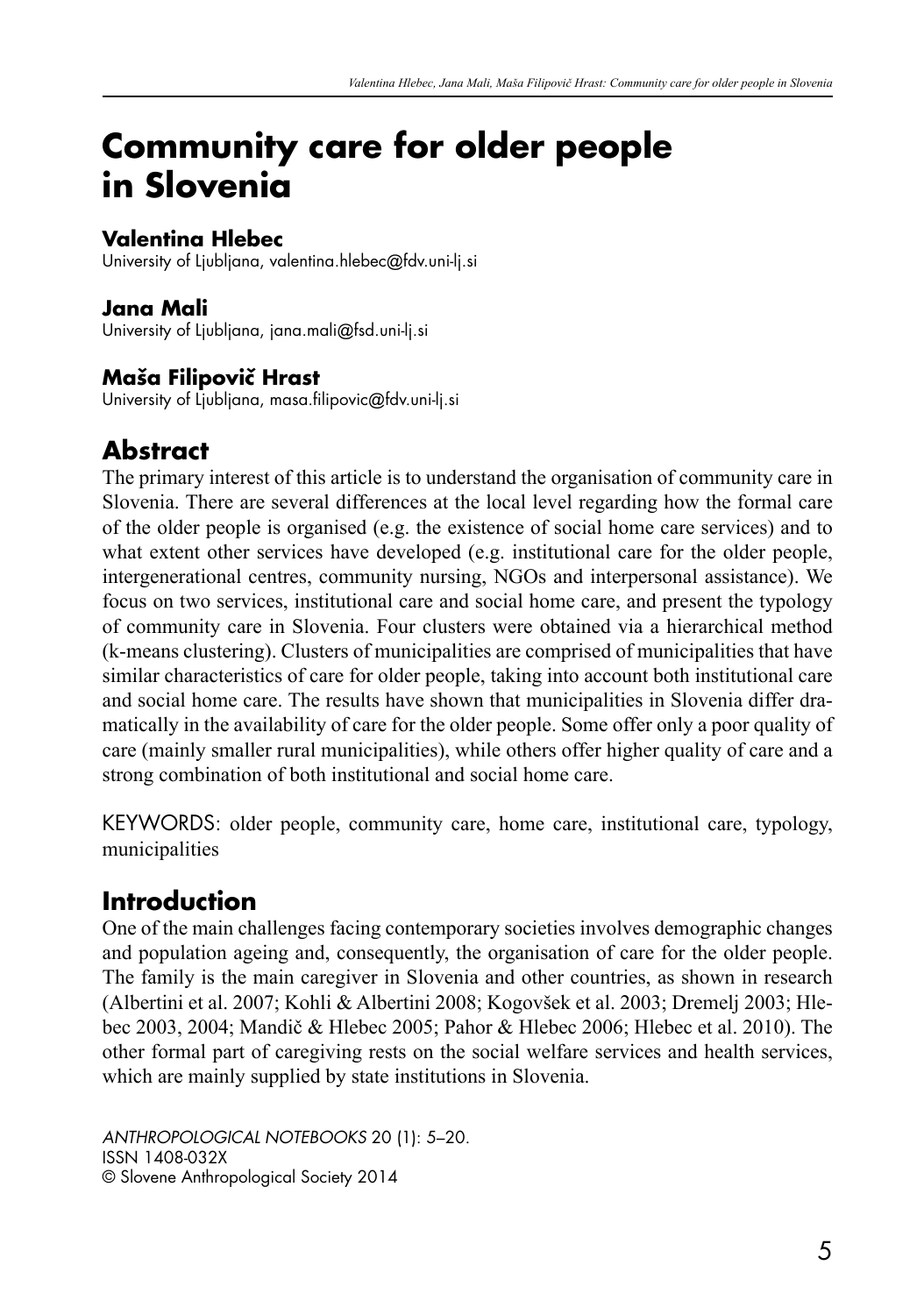The local communities in which these services are organised are not homogeneous, even in a small country such as Slovenia. There are several differences at the local level regarding how formal care for older people is organised (e.g. the existence of social home care services) and to what extent other services have developed (e.g. institutional care for the older people, intergenerational centres, community nursing, NGOs and interpersonal assistance) (Hlebec 2010; Jelenc Krašovec & Kump 2009; Kump & Jelenc Krašovec 2010; Smolej et al. 2008). For those living alone, the development of community care is particularly important,<sup>1</sup> and this group is quite large in Slovenia (see Mandič & Cirman 2006; Filipovič & Hlebec 2006).

The primary interest of this article is to understand the organisation of community care in Slovenia. This is linked to specific policy developments in the field of health and social care, as well as to the specificities of community development. In this article, we will present the typology of community care in Slovenia. We are interested in how well developed the care for older people is and how it is organised in individual community types and whether there are differences in that regard, focusing on two services: institutional care and social home care.<sup>2</sup> We presume that the development of community services has been diverse, and we expect to find several types of community care associated with particular characteristics of communities, such as their size and level of urbanisation.

#### **What is community care?**

According to Loughran (2003), community care has two meanings. In its wider meaning, it denotes the care of the community for older people and is linked to everyday help from neighbours, the existence of various forms of socialising, co-operation, and mutual learning (see McAulley 2001; Loughran 2003).

A narrower meaning of community care denotes a more traditional understanding of community care, i.e. the community as an arena in which the care for older people is carried out by different societal actors, such as institutions, day care centres, intergenerational centres, voluntary organisations and associations. Community care services for older people encompass services of long-term care and other supporting services (health, transport, housing), community social work and educational and informational activities and programmes based in the community (see Wacker & Roberto 2008; Mali 2010b; Kump & Jelenc Kraševec 2010). Hojnik-Zupanc (1999) describes the formal network of services in the community based on spatial criteria as the following: stationary, alternative institutional forms (e.g. day care centres), modified housing, mobile services, home services and on-line services. The work of formal services is compensated by the work of

<sup>1</sup> One of the important changes affecting quality of life of older people is the loss of services in local community, e.g. grocery stores and other shops, where the trend is of moving the shops in large centres in suburbia (see Uršič 2012), which can increase their dependence and the need for social home care, for example.

<sup>&</sup>lt;sup>2</sup> Here, we will use the terms social home care, also labelled as home care, assistance at home and home help. It is help that older receive at home, and it can range from personal care (bathing, dressing, eating) to smaller amounts of household help (cooking, cleaning).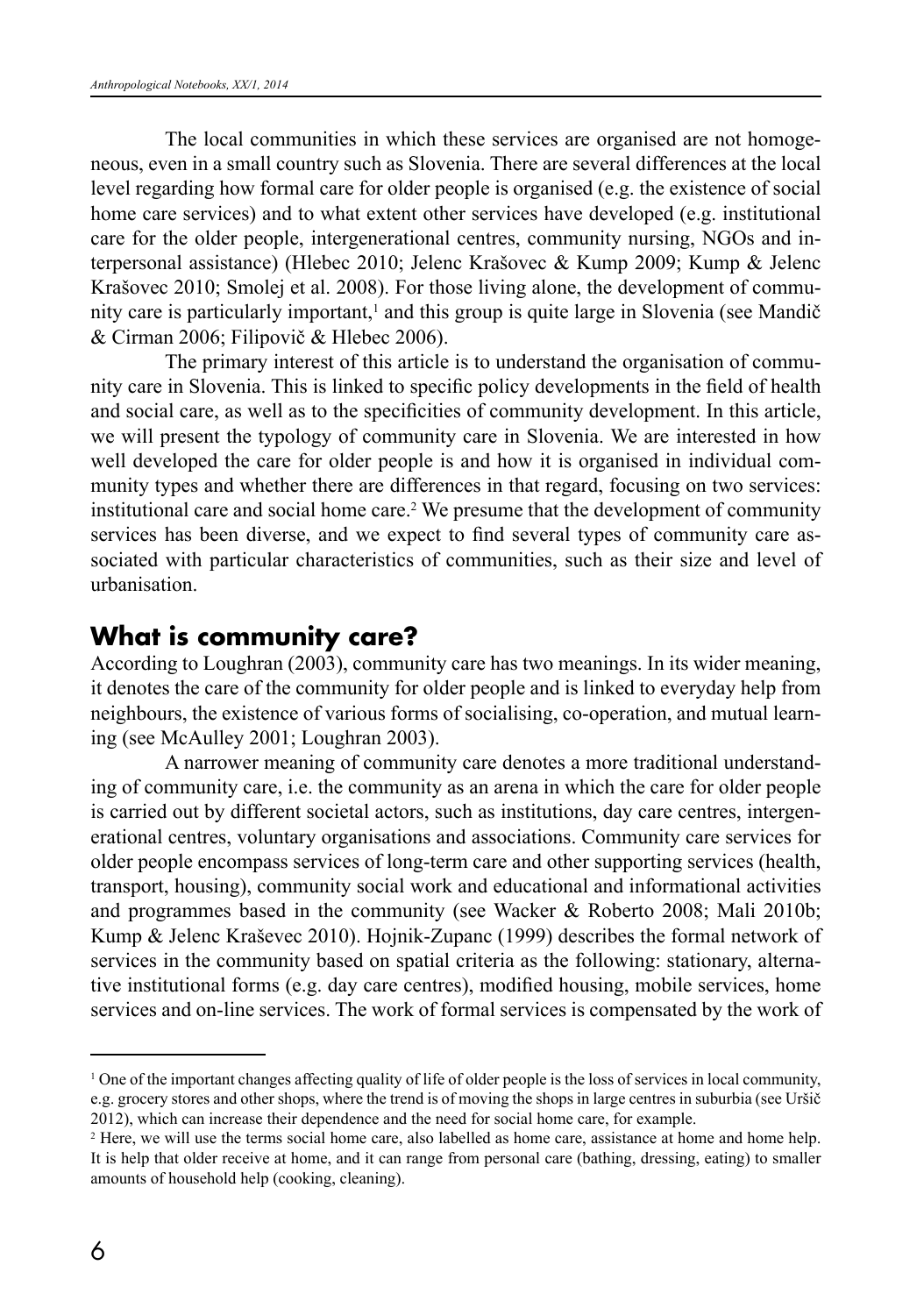voluntary services and organisations, which are often co-financed by the state. The other part represents informal care, which is linked to informal support networks, family care and others.

In this article, we understand community care in its wider meaning, including all forms of care from institutional to home care as well as informal care. Sometimes institutional and community care are presented as being in opposition to each other. However, institutional care is based in a community and, therefore, can be an integral part of it. In addition, when observing individuals in institutional care, there is a significant difference when this institutional care is carried out in their community, i.e. if they need not change the municipality/locality in which they live, or if they need to go into institutional care outside of their known community. The all-encompassing view of community care is based on environmental gerontology and different community theories and place identity theories, which indicate the relevance of the known environment in lives of the older people, through known social networks, identity building, memories, etc. As previously emphasised, the environmental gerontology context is important for the well-being, identity and autonomy of older people, which depends on the processes of belonging, such as cognitive and emotional evaluation, the representation of physical environment and attachment to place (Wahl & Oswald 2010). Older people are attached to the communities they live in, and their known places represent possibilities of reminiscence, reinterpretation of life events, and represent an "album" in which life achievements are documented (see Evans 2009: 23; Smith 2009: 16; Ekstrom 1994). Here, one can distinguish between social meanings of the place for an individual, which are connected to social networks developed in a community (family, friends, neighbours) and autobiographical meanings of the community, as they are linked with one's personal history connected to the place (Rowlings 1983 in Smith 2009). It is not surprising, therefore, that older people in general wish to age within their community. These preferences are linked to the abovementioned place identity and social networks established in the community, as well as knowledge of the physical space through repeated use of the space and the services within it (Smith 2009: 14). Living in an institutional setting, when this is based within the known community, therefore, can also mean keeping some of these advantages of aging in the community, such as the process of belonging and attachment to place (see Wahl & Oswald 2010). We argue, therefore, that integrated and long-term community care should encompass all forms of care and thus cater the different needs of older people in different stages of their lives. That means that a local community with well-developed community care of older people has social home care, home nursing, different forms of social work in the community, a developed NGO sector that works with the older people, educational and informational activities and programmes, based in the community, as well as institutional care, which can function not as a closed organisation, but an organisation that is open to the community through its services for older people (including those not included in the institutional care). This is something that we can see already developing in Slovenia. Consequently, in this article we will observe community care services within the community settings that are intended for the older people, which include institutional as well as social home care.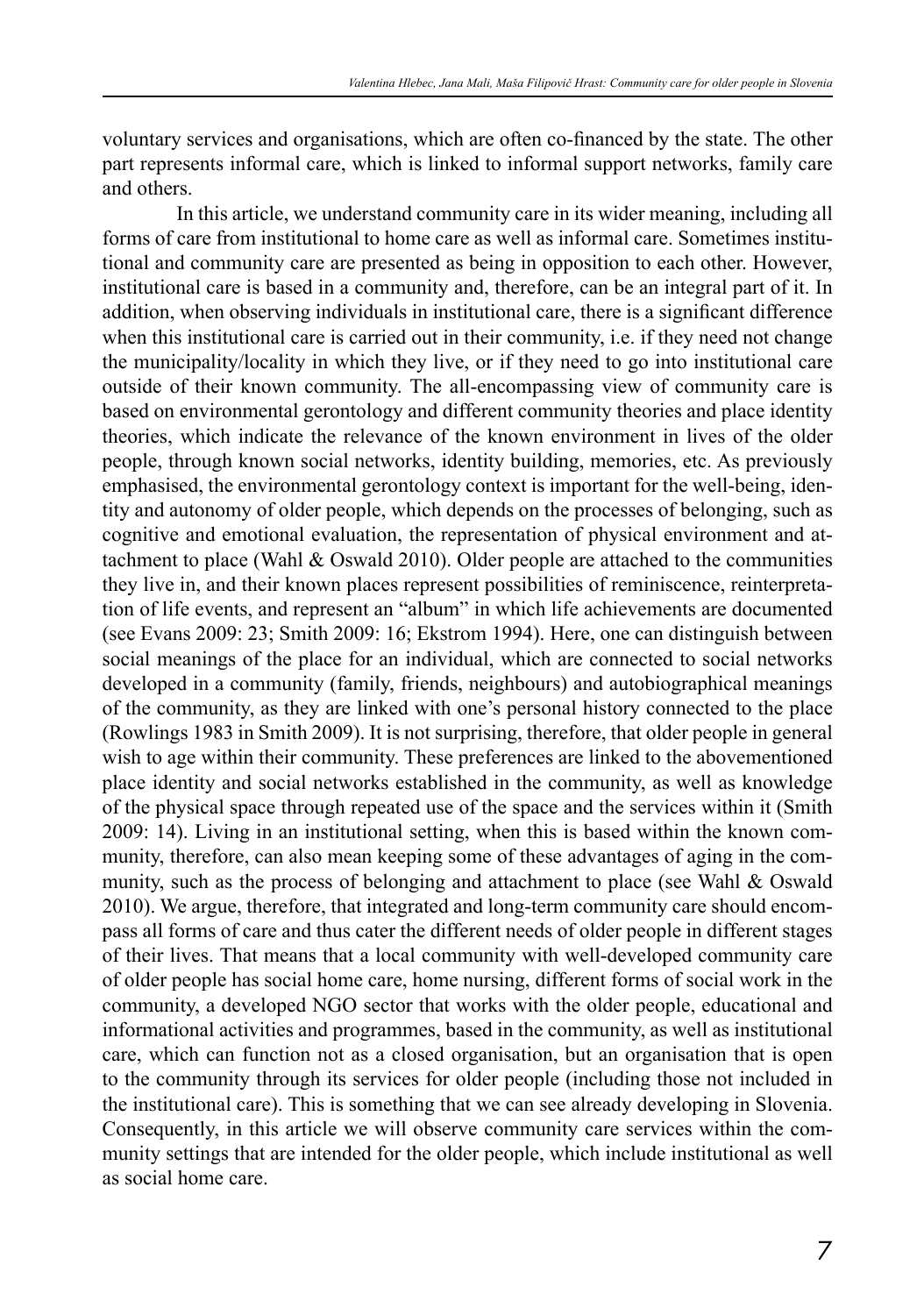### **The characteristics of community care in Slovenia**

We have defined community care as care services within the community setting, combined with several other services for the older people. In the article, we will elaborate on the development of institutional care and home care as two of the most important services ensuring care of elderly in a certain community, while also acknowledging that a complete understanding of the organisation of community care also requires investigation of the NGO sector and interpersonal relations.

The welfare state has gone through significant changes in Slovenia since the mid-1990s (Kolarič et al. 2009; Mandič 2012). The state is withdrawing support and transferring the burden of care to other sectors (market, civil society and family; predominantly to NGOs and the family). In the field of care for older people, several changes have been made in the previous 20 years, and several documents have been adopted that regulate its development (Hlebec 2010; Kolarič et al. 2009). The most significant changes have involved the development of institutional care (Mali 2010a) and the development of services to ensure the quality of life of the older people living at home (Hvalič Touzery 2007; Ramovš 2003; Hlebec 2010). Care for older people in Slovenia is institutionally oriented, although as early as in the 1960s different experts in the field of gerontology emphasised that older people should live in their domestic environment for as long as possible (see Mali 2011a). Only recently have some new forms of care for older people to replace institutional care started to be developed, such as day care centres and social home care for older people, increasing possibilities of living arrangements with supported housing (see e.g. Hvalič Touzery 2007). However, one of the key problems in Slovenia that has been recognised for some time now, and one that obstructs the development of care for older people, remains excessive institutionalisation. In brief, the care system is rigid, and it cannot meet the needs of older people who are an expressly heterogeneous population group (Mali 2011b).

Municipalities also differ significantly in their availability of care for the older people. Specific are differences between rural and urban communities (see e.g. Kneževič Hočevar 2012; Mali 2012; Jelenc Krašovec & Kump 2009; Kump & Jelenc Krašovec 2010). Help is often inaccessible in both urban and rural areas. In the latter, both institutional care (homes for older people) and social home care are often unavailable. In contrast, in urban areas, the range of available assistance is quite large, but still it does not adequately meet older people's needs, often due to long waiting lists (Mali 2012).

In the field of health care, there has been a negative trend toward limiting health care at home, e.g. health services (decreasing doctors' visits to homes, accessibility to rehabilitation at home is difficult and regionally diverse, shortening periods of hospital treatment, nursing care at home (Hvalič Touzery 2007; Ramovš 2003).

The NGO sector has been developing, and there is an increasing number of organisations that aim at helping older people at home.3 However, municipalities differ in

<sup>3</sup> For example, a network of 6 of 15 intergenerational centres and 1,029 self-help groups was co-financed in 2008 by the Ministry of Labour, Family and Social Affairs (MLFSA; Dremelj et al. 2009: 103). Similarly, in 2007 voluntary work carried out by members of the Slovenian Federation of Pensioners' Organisations was extensive, as 1,384 of volunteers made home visits to 50,982 pensioners aged 69 and above. (MDDSZ 2008: 46–7).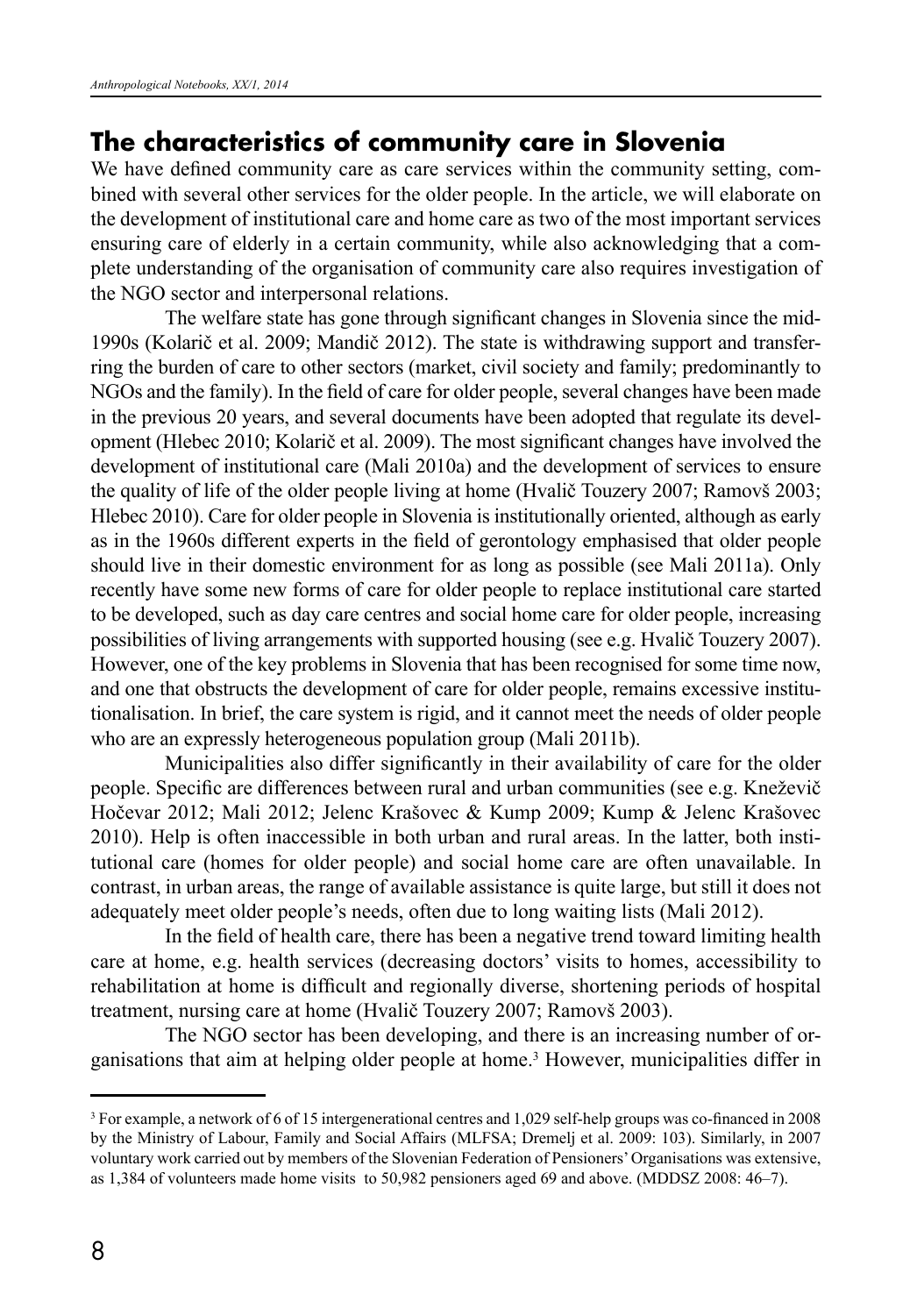how developed their networks of voluntary organisations and associations, educational associations and learning circles are (Jelenc Krašovec & Kump 2009; Kump & Jelenc Krašovec 2010). There are additional factors that influence the delivery of care in the community as a broader concept. Communities also differ in the extent of co-operation and interpersonal solidarity in the community among neighbours, which is linked to the level of urbanisation, type of environment, and the socio-demographic characteristics of the inhabitants (see Filipovič et al. 2005; Mandič & Hlebec 2005; Filipovič 2007). As already said, the focus in this article will be on institutional help and social home care, which we will describe in greater detail in the next section.

#### *Institutional care*

Institutional care for older people is the most developed and widespread form of care for older people in Slovenia. In 2009, 16,978 people resided in homes for older people, and in the same year the socio-political goal of enabling institutional care for five per cent of people over 65 was achieved (Hlebec & Mali 2013). The majority (80%) of homes for older people operate within the public sector. The network of state-run homes for older people is supplemented by homes within the private sector, while the voluntary sector does not offer residential facilities of the institutional type. In terms of the type and content of care, the private sector does not differ from the public one (Hlebec & Mali 2013; Flaker 2011). What is different are the funding principles and terms of operation. Private homes for older people offer institutional care according to the provisions applicable to the state-run homes; to carry out this activity they need to obtain certification from the Ministry of Labour, Family and Social Affairs (Hlebec & Mali 2013). Their services and programs are, therefore, identical to those offered by the state-run homes for older people.

The historical development of institutional care for older people and changes of care for older people can be explained in the three models of institutional care: 1) the initial socio-gerontological model (1965–1990), 2) the intermediate hospital model (1991 – 2000) and 3) the present model that is in the transition from a hospital model to a social one (from 2000 onwards). Historically, the dynamics of shifts have occurred in different periods and can also be seen today (Mali 2010a). The reasons for the shifts of the homes towards a social orientation differed in various historical periods. They were conditioned by the policy of establishing homes, the influence of socio-gerontological principles, the development of social work and, recently, by their confrontation with the changed characteristics and demands of the population of residents, such as residents with dementia.

Hlebec and Mali (2013) analysed the institutional care for older people from the historical development and local residence access perspective, which has indirect effects on quality of care. Though Slovenia has achieved the criterion of providing institutional care for 5% people older than 65 years on a national level, on the level of municipalities there are significant differences. Such differences include the presence of institutional care in specific municipalities, the size, the degree of urbanisation and the economic development of the municipality. With the typology of institutional care for older people in Slovenia from the development perspective, Hlebec and Mali (2013) demonstrated that people over 65 years do not have the same possibilities for institutional care. The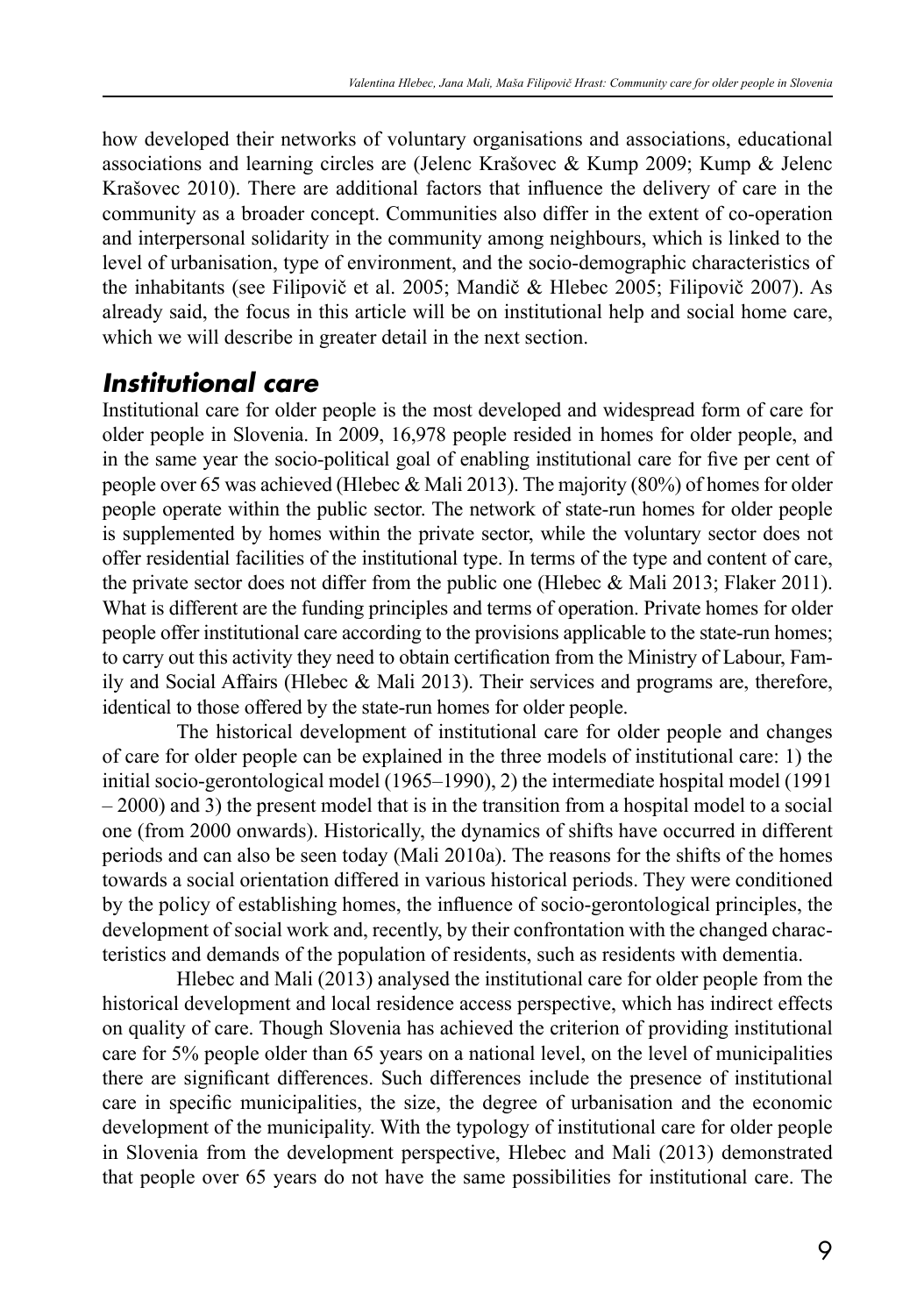principle of the territorial building of institutions and the principle of plural social care encourage the entrance of the private sphere into the institutional care of older people. Private homes are more expensive than public ones and, therefore, inaccessible for older people in need for institutional care.

While elsewhere various types of help beyond those provided by homes for older people are available, Slovenia is characterised by an explicitly institution-oriented approach. There are various reasons for this, ranging from social, cultural, political to professional (Mali 2008: 9). For many years, homes for older people have been the driving force behind the development of care for older people, including community-based care. Homes for older people provide not only the institutional protection in the narrow sense of the word (residential facilities and care), but also assistance to older people in their homes and within a community (the most intense development of day care centres has been seen within the framework of homes for older people, and the same can be argued for home care, social services, sheltered housing and respite care).

#### *Social home care*

Social home care has developed in Slovenia relatively recently, from the beginning of the 1990s. Due to the fact that ageing at home has been recognised as important and a preferable alternative to institutional care (abroad and at home, in expert as well as political circles) there has been increasing focus on its development, e.g. in political documents it was claimed among priorities (see Strategy for the care of older people to 2010: MDDSZ 2006b; The National Social Protection Strategy of 2005 and the Resolution on the National Social Protection Programme 2006-2010; National Programme on the Fight against Poverty and Social Exclusion (MLFSA 2000) and the National Action Plan on Social Inclusion 2004–2006.).

Social home care is therefore developing in Slovenia, and the number of users is increasing every year, from 2875 users in 2003 to 6583 in 2012 (Nagode & Lebar 2013). However, the number of users is still lagging behind the goal that was set in Strategy of care for the older people to 2010 (MDDSZ 2006a) of covering 3% of older people population or at least 10,000 older people (aged 65 or more). Additionally, there are significant regional differences in the delivery of these services. Hlebec (2010) has analysed these differences and identified five types of local communities (municipalities) that differ in the following aspects: what the main actor paying for social home care (the state, municipality or user) is, and the quantity and quality of care (the duration of visits and number of users). When looking later at changes that occurred in the organisation of social home care, Hlebec (2013) found that, in 2010 compared to 2008, the heterogeneity of municipalities decreased, as fewer of models of organisations of social home care were found. More detailed analysis showed that the majority of municipalities also used their funding more efficiently. However these comparisons of municipalities only examined social home care, while in this article we wish to present a more complex view, combining characteristics of social home care and institutional care.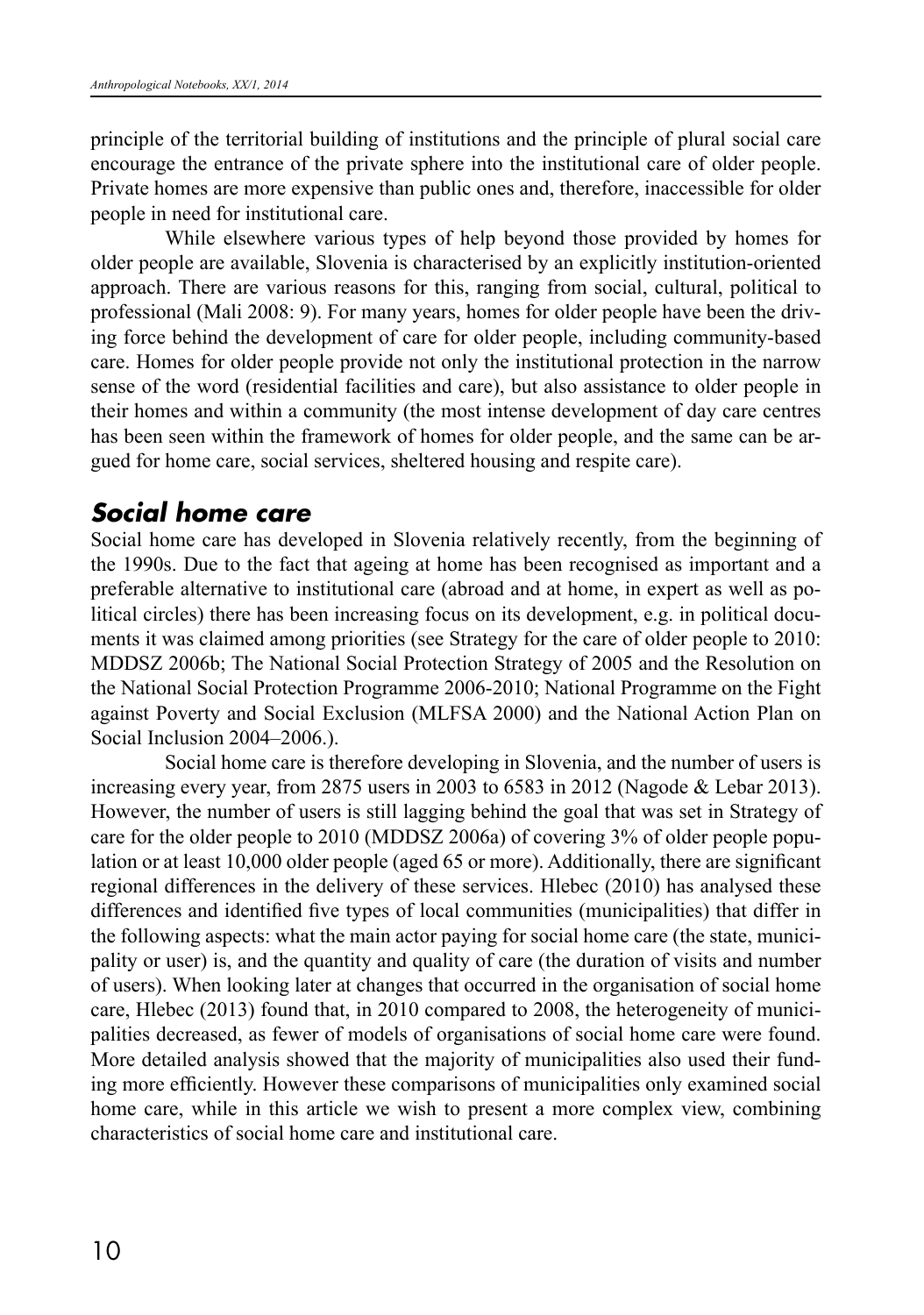### **Typologies of community care in Slovenia**

As we have presented in the above sections, the development of both institutional and social home care is interwoven and must be observed together in order to obtain a comprehensive overview on how care for older people is ensured in individual community. In this paper, we would like to establish: (1) If Slovenian municipalities have common characteristics in the organisation of care, i.e. we would like to obtain a typology of care and (2) What kind of actors and what kind of services' mix (social home care and institutional care) comprise particular types of care. We expect several types of care settings, depending on the tradition of care in specific municipalities.

## *Methodology*

The method of analysis is a multiple hierarchical cluster analysis based on a search for similarities and dissimilarities of units. Hierarchical cluster analysis was selected, since the number of clusters is not known in advance. This is exploratory analysis, and the number of clusters is a result of analysis as well as the composition of clusters. The Ward method was used on standardised variables, and squared Euclidian distance was used as a dissimilarity measure. The proposed solution was optimised using iterative k-means clustering, using the number of clusters and centroids suggested by hierarchical cluster analysis as a starting point (Ferligoj 1989).

As we wanted to consider both social home care and institutional care when analysing types of care settings across municipalities, six variables were included in analysis: three variables describing social home care and three variables describing institutional care. The variables describing social home care were the amount of money spent by a municipality per user in euros, the price of social home care per user in euros, and the number of users of social home care that are older than 65 years (on 12 January 2010). The variables describing institutional care were the number of residents in homes for older people older than 65 per municipality (on 31 December 2009), the percentage of costs of care in home for older people per user paid by a municipality in 2009 in euros and the percentage of residents of homes for older people residing in their municipality of primary residence prior to transfer to home for older people in 2009.

## *Results*

Four clusters were obtained via the hierarchical method and then optimised with k-means clustering. In all tables there are five groups; the fifth group is comprised of Ljubljana and Maribor, the two larger cities in Slovenia. They were excluded from clustering as they influenced results and formed a separate group. In all calculations presented in the tables, these two municipalities were included and their values considered in final calculations. The results are graphically presented in Picture 1.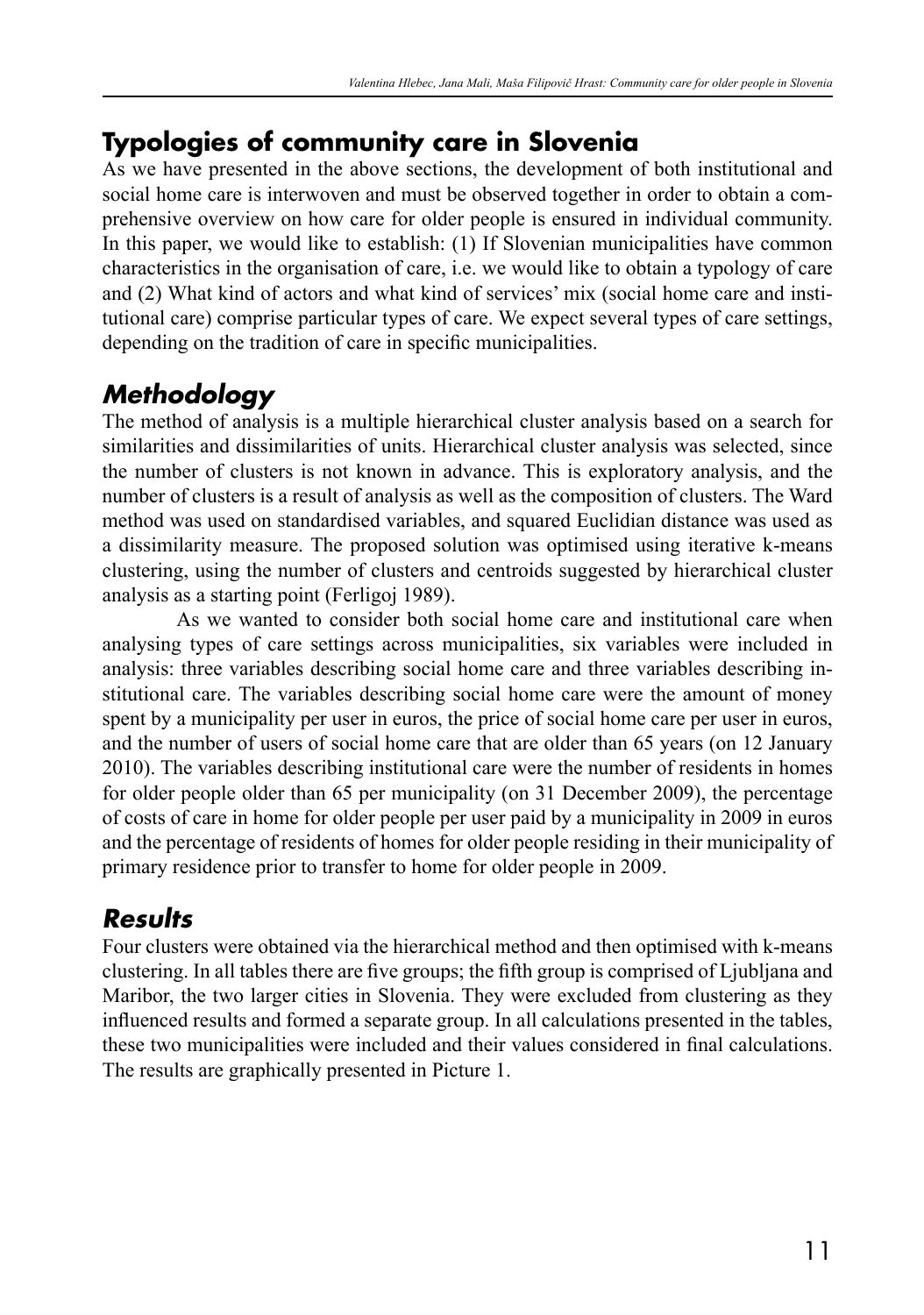

#### *Figure 1: Municipalities of the Republic of Slovenia*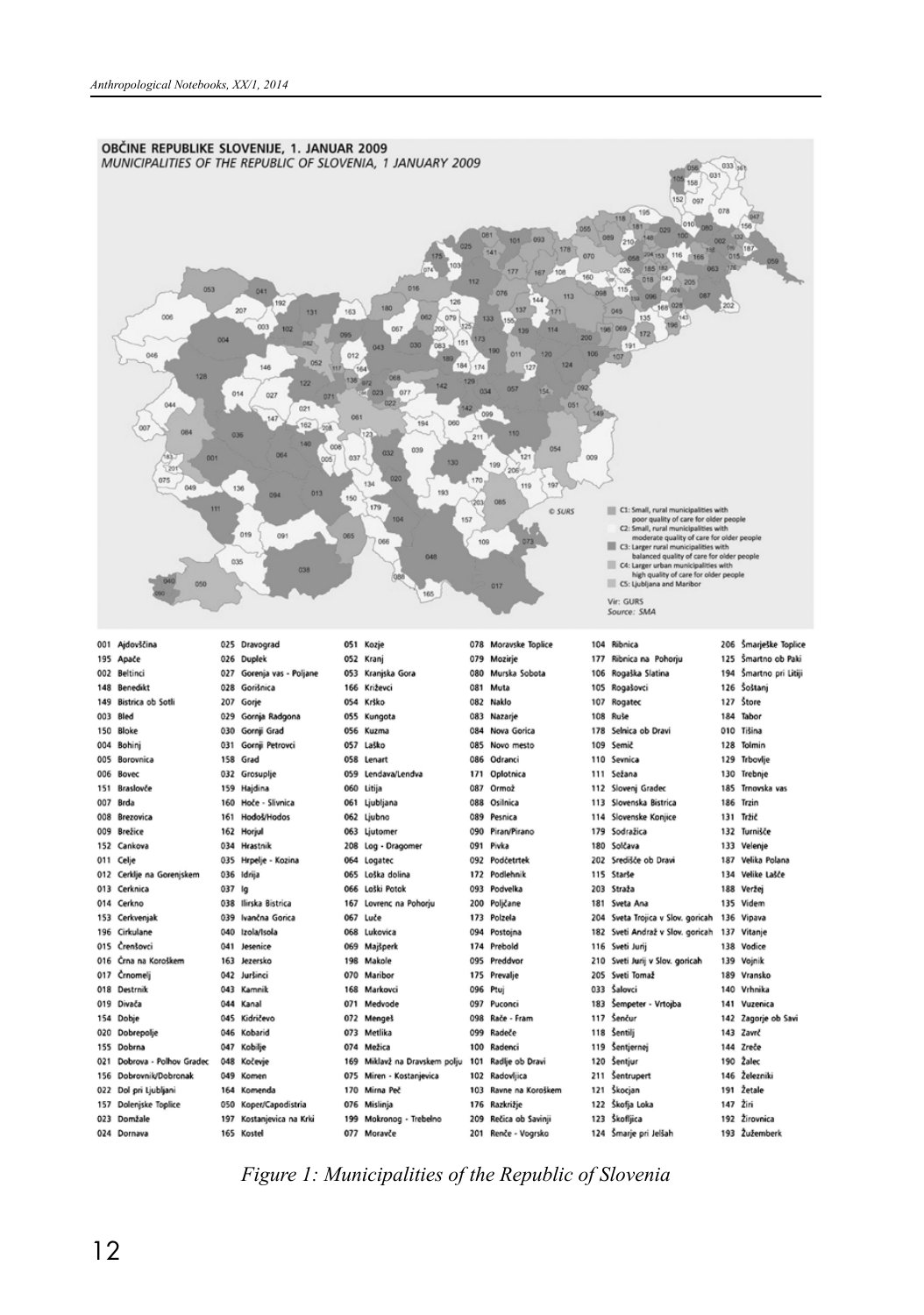Clusters of municipalities are comprised of municipalities that have similar characteristics of the care for older people, taking into account both institutional care and social home care. The first two clusters are comprised of municipalities with a small number of users of social home care and a small number of people residing in homes for older people. In most of these municipalities, there is no home for older people and older people that want to stay in a home for older people have to move to another municipality. In the first cluster, the financial contribution of the municipality per user is very high, while in the second very small. The price of social home care is about the same in both clusters. Clusters differ with regards to the percentage of costs of care in home for older people per user paid by a municipality as it is the highest in the first cluster and much lower in the second cluster (C1 42%, C2 27%). The clusters also differ with regards to the proportion of users of social home care and residents in homes for older people (C1 1:3, C2 1:2), indicating that in the first cluster institutional care is more popular than in the second cluster, as there are three users of institutional care per one user of social home care.

| Cluster | No. of mun.    | X1   | X2   | X <sub>3</sub> | Υ1   | Y2    | Y3    |  |
|---------|----------------|------|------|----------------|------|-------|-------|--|
|         | 53             | 3242 | 4.06 |                | 21   | 42.18 | 1.33  |  |
| 2       | 91             | 1362 | 4.33 | 15             | 29   | 26.55 | 1.14  |  |
| 3       | 58             | 1596 | 4.63 | 35             | 102  | 31.42 | 64.12 |  |
| 4       | 6              | 1764 | 4.23 | 174            | 317  | 24.50 | 52.69 |  |
| 5       | $\overline{2}$ | 2278 | 3.98 | 465            | 1963 | 24.45 | 62.98 |  |
| Total   | 210            | 1922 | 4.34 | 27             | 74   | 31.76 | 20.64 |  |
|         |                |      |      |                |      |       |       |  |

|  |  |  |  |  | Table 1: Results of cluster analysis |
|--|--|--|--|--|--------------------------------------|
|--|--|--|--|--|--------------------------------------|

X1: amount of money spent by municipality per user in euros, X2: price of social home care per user in euros, X3: number of users of social home care that are older than 65 years (on 12 January 2010), Y1: number of residents in homes for older people older than 65 per municipality (on 31 December 2009), Y2: percentage of costs of care in home for older people per user paid by municipality in 2009 in euros, Y3: percentage of residents of homes for older people residing in municipality of primary residence prior to transfer to home for older people in 2009.

These two clusters of municipalities can be described as (we also consider other characteristics of clusters presented in the next paragraphs) C1: Small, rural municipalities with poor quality of care for older people: no institutional care within municipality, poorer availability of social home care, C2: Small, rural municipalities with moderate quality of care for older people: no institutional care within municipality with moderate availability of social home care (as it is also more accessible during afternoons, weekends and holidays) Clusters 3 and 4 are similar with regards to the financial contributions of municipalities for social home care (price per user is higher in Cluster 3); they differ with regards to financial contributions for institutional care (C3 31%, C4 24%). When residing in homes for older people, they mostly stay in the same municipality they were in prior to moving there. These two clusters differ considerably with regards to number of users of social home care (higher in Cluster 4) and number of residents in homes for older people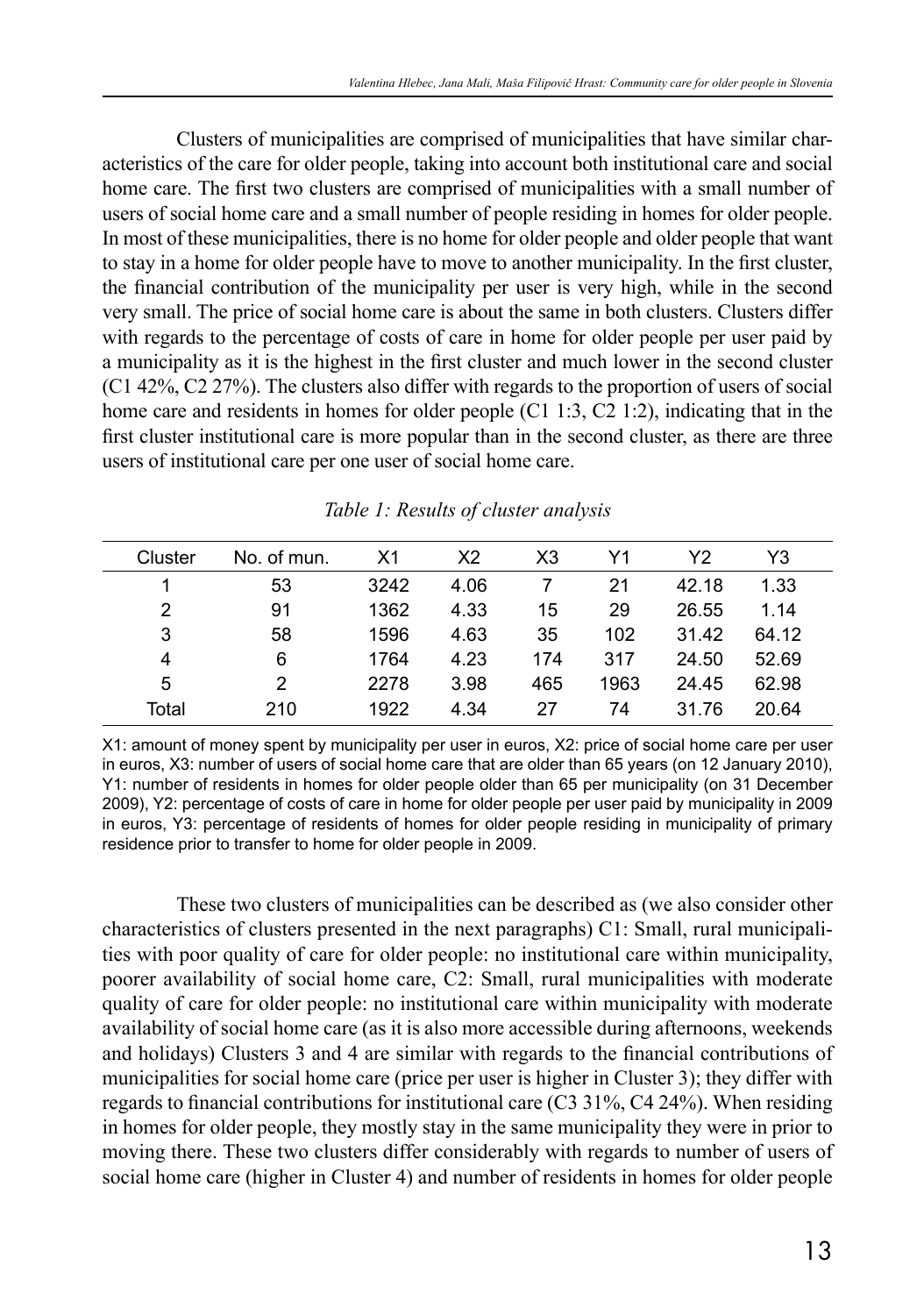(again higher in Cluster 4). They also differ with regards to the ratio between the number of users of social home care and residents in homes for older people (C3: 1:3, C4: 1:2) indicating that social home care is more popular in the fourth cluster of municipalities. These two clusters are comprised of municipalities that have higher numbers of residents and are economically more developed; they can be described as: C3: larger rural municipalities with balanced quality of care for older people: well developed institutional care and moderate availability of social home care; C4: larger urban municipalities with high quality of care for older people: well developed institutional and good availability of social home care. Such a description of clusters is a relative one with regards to the municipalities in C1 and C2. As regards Ljubljana and Maribor, these two cities are well off in terms of institutional care, as most residents of these two cities stay in institutional care within the community. The residents of Ljubljana and Maribor are also well off in terms of financial contributions for social home care. However, the number of users of institutional care is quadruple the number of users of social home care. There are two competing explanations for that; either the number of users of social home care should be increased or the number of users of institutional care is higher because these two cities offer institutional care for residents from other parts of Slovenia.

In C1 and C2, social home care is organised mostly by centres for social work as most municipalities do not have homes for older people. As regards number of visits and average time of visits, C1 is the richest while accessibility during weekends and holidays is better in C3 and C4. As regards institutional care, municipalities in C1 and C2 do not have homes for older people, while municipalities in C3 and C4 do. The majority of residents in these clusters reside in public homes for older people. which are somewhat cheaper than private homes (see table in appendix).

Municipalities in C1 and C2 have small numbers of residents and are geographically smaller with lower population densities. Municipalities in C3 and C4 have larger numbers of residents, are geographically larger and have higher population densities. In C1 and C2, there are some urban municipalities (C1 9%, C2 12%). In more than half the cases, the municipalities in C1 have lower welfare (Rovan et al. 2009). In C2, there are municipalities with moderate welfare (39% moderate, 28% low welfare). In C3, almost one third of the municipalities are urban (29%), and two thirds are in C4 (67%). A half of municipalities in C3 have moderate welfare and one third balanced welfare, while municipalities C4 are economically and socially well developed (see table in appendix).

### **Discussion and conclusion**

In this article, we have wanted to discern how community care for older people is organised in individual municipalities. Although we understand community care as wider concept including different forms of care services and also including informal care forms, we have focused here on only two services: institutional care and social home care. We have determined that municipalities can be divided into five distinct types regarding organisation of care. Of these, two types do not have any institutional care organised, i.e. they rely on institutional care outside of the local community. When observing this from the perspective of importance of integrated community care and the relevance of aging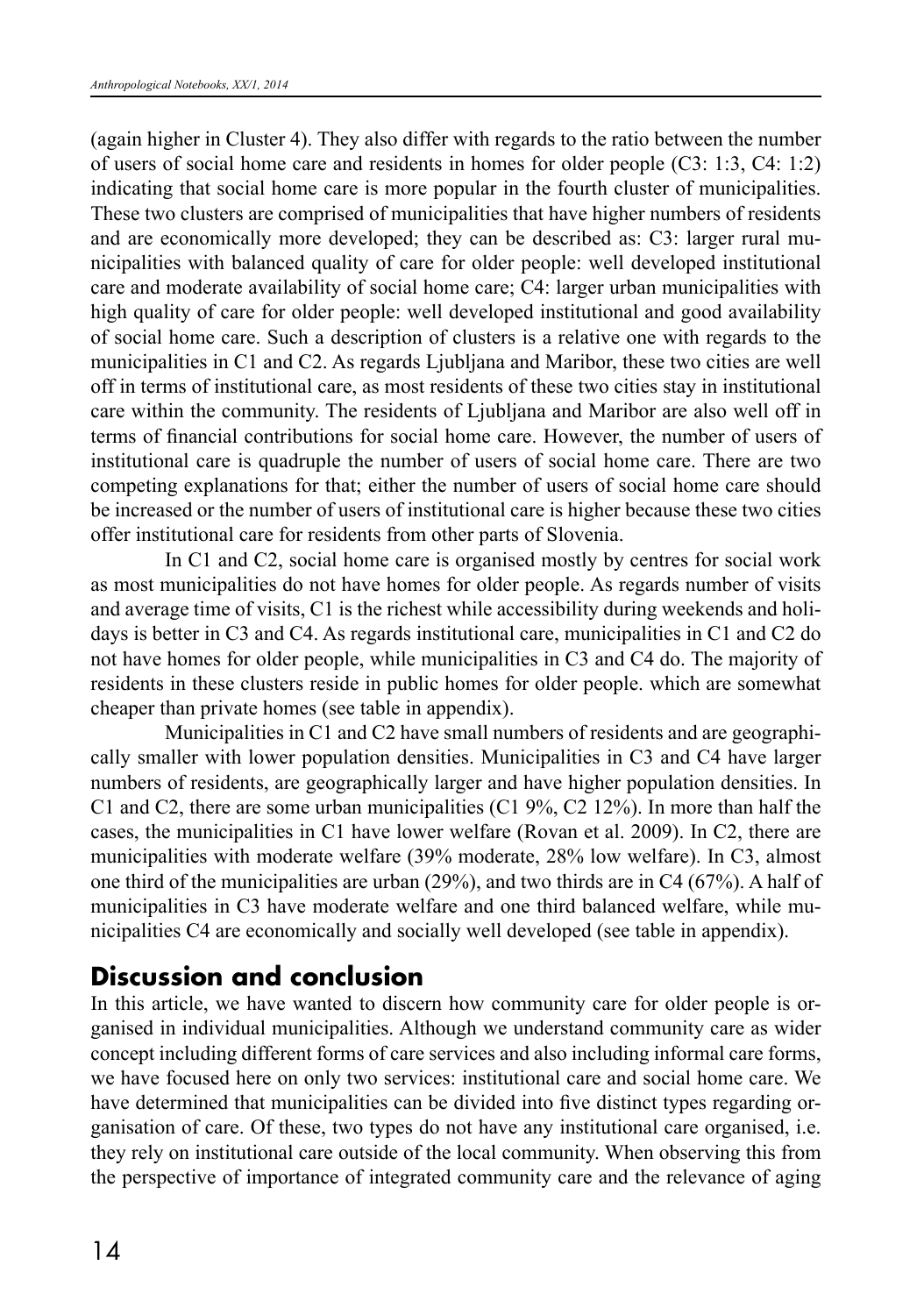in place, or ageing in a known local community, as presented at the beginning of the article, we can say that these communities have less-developed comprehensive community care. Unfortunately, such communities are quite common (144 of 210 municipalities, i.e. Clusters 1 and 2).

Municipalities, therefore, differ dramatically in the availability of care for the older people. Some offer only moderate welfare (mainly smaller rural municipalities), while others offer higher welfare and a strong combination of both institutional and social home care. Considering the fact that older people do not move when they retire, it seems that quality of life in later life strongly depends on the place of living. However, it needs to be stressed that rural community does not automatically also mean poor welfare, as several rural communities (specifically larger rural ones) have moderate or good welfare.

The accessibility and availability of community care, in our case both institutional and social home care, depends on the financial support of the local community. As our analysis has shown, the costs of care are relatively high in a significant number of municipalities, such as in larger rural municipalities (Cluster 3). However, in smaller rural communities (Cluster 1), the state and municipality are co-financing care for elderly to a higher extent, making it more available for the older people as these municipalities have, for example, the lowest prices of social home care and also highest share of co-financing of institutional care. A key problem in the accessibility of care lies in the poor financial situation of the older people. Hlebec et al. (2010) point to the expanding group of the poor older people who, despite their need for services, cannot access them (due to financial and other constraints) and must reject them (as one of their poverty coping strategies). While the economic situation of older people had been improving until 2001, it has deteriorated since then (see Stropnik et al. 2010; Stropnik et al. 2003) Older women, especially single women, and people living in pensioner households are in a particularly difficult financial position. Considering these circumstances, the co-financing of institutional and social home care by state and municipality are vital in enabling accessible care for older people.

The development of institutional care in Slovenia has definitely been influenced by the situation in the area of care for older people in recent decades. The absence and uneven distribution of social home care, the inadequate exploitation of advanced technologies that would enable older people to lead independent lives and thereby prolong their life at home, the appreciation of homes for older people among all generations – all of this and many other factors have been for many years contributing to the phenomenon of long waiting lists for admittance to homes for older people.

Furthermore, our analysis has shown that institutional care has been much more used than social home care in all municipalities (ratios  $1:2, 1:3$ ). It is, therefore, understandable that in many environments homes for older people, as the centres of knowledge and experience characterised by professionalism and staff that is highly qualified to work with older people, have also become the leading providers of care for older people who still live in their own homes. This is especially evident in larger urban municipalities (Cluster 4), where half of the homes for older also provide social home care. We have therefore argued that institutional care is part of integrated community care. However, it is important how open it is toward community, whether it is offering social home care,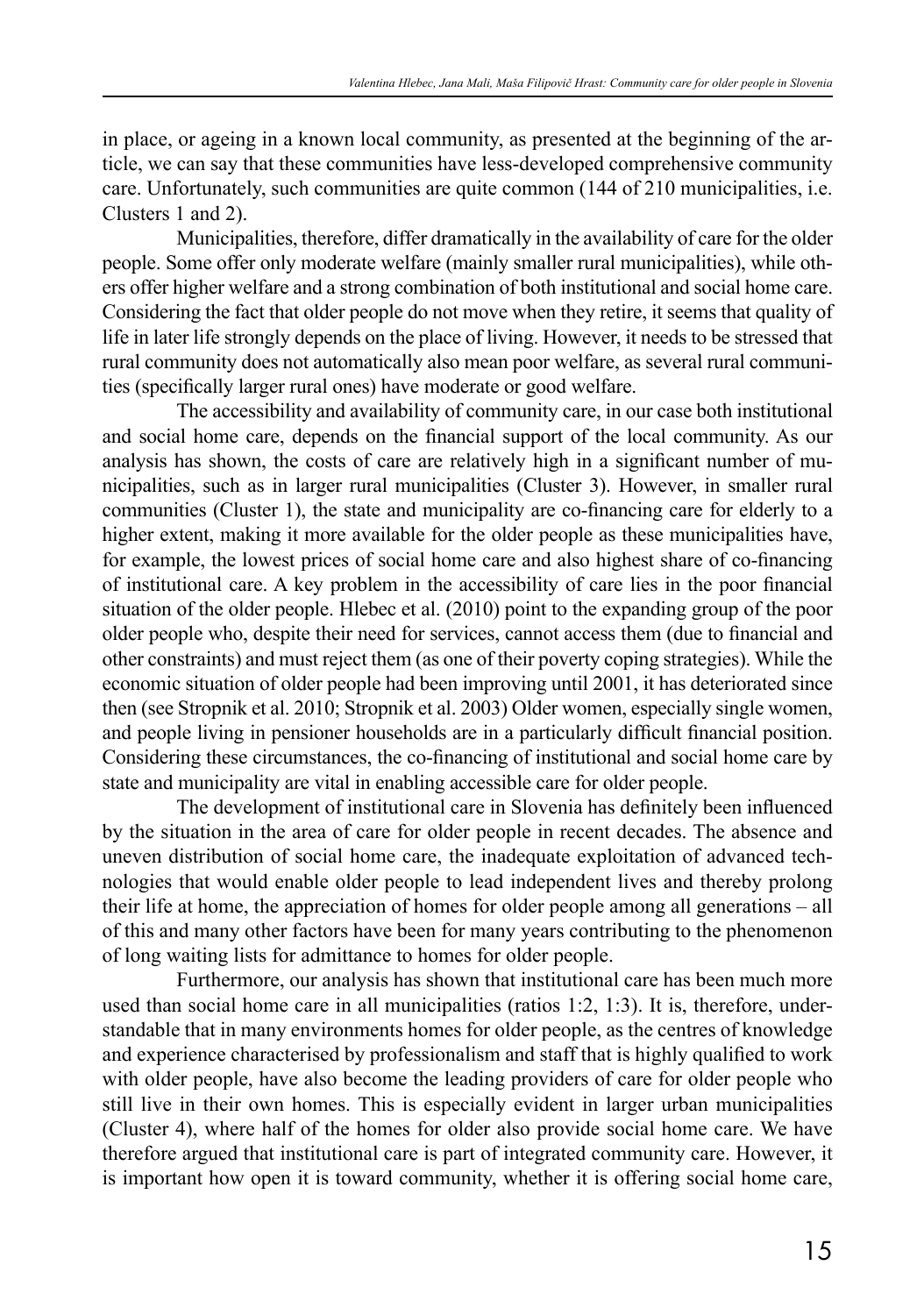as well as whether it is located in the municipality where residents also previously lived. Moreover, it would even be possible to argue that the placing of homes for older people under the institutional care category is inappropriate. In reality, homes for older people have become the centres for comprehensive care, where health care and social services co-created a mutually complementary model of collaboration.

In Slovenia, there is a problem of differentiated care for the older people within a community. Research abroad has indicated that integrated, community-based care models are more beneficial to the older people in the sense that they reduce admission to institutions, and reduce the functional decline of those living in community (Barnabei et al. 2005; Fischer et al. 2003; Kodner & Kyriacou 2000; Kodner 2006). However, if we understand integrated care not only as fully integrated variety, but also as linkage, for example (i.e. health and social care providers attempting to work more closely, even though they operate within their own rules and funding schemes), as defined by Leutz (1999 in Kodner 2006: 385), one could claim that in Slovenia integrated care is also beginning to be developed. Homes for older people play here a critical role that is specific to Slovenia.

As we have already mentioned, a comprehensive analysis of organisation of community care should include also other aspects of care for older people, such as informal relations and the role of NGOs. If possible, additional analysis should be done including these data. However, since such data often is not available, it is proposed that further in-depth studies based on qualitative methods would enable a better understanding of the organisation of community care for elderly.

#### **References**

- Albertini, Marco, Martin Kohli & Claudia Vogel. 2007. Intergenerational transfers of time and money in European families: common patterns – different regimes? *Journal of European social policy* 17(4): 319–34.
- Barnabei, Roberto, Francesco Landi, Giovanni Gambassi, Antonio Sgadari, Giuseppe Zuccala, Vincent Mor, Laurence Z. Rubenstein & PierUgo Carbonin. 2005. Randomisiad trial of impact of model of integrated care and case management for older people living in community. *BMJ* 316: 1348–51.
- Dremelj, Polona, Barbara Kobal, Simona Smolej, Mateja Nagode & Vid Žiberna. 2009. *Spremljanje učinkov izvajanja Resolucije o nacionalnem programu socialnega varstva 2006-2010, Poročilo za leto 2009* [*Monitoring the effects of the implementation of Resolution on national programme of social security 2006-2010, Report for the year 2009*]. Ljubljana: Inštitut RS za socialno varstvo.
- Dremelj, Polona. 2003. Sorodstvene vezi kot vir socialne opore posameznikov [Kin ties as source of social support of individuals]. *Družboslovne razprave* 19(43): 149–70.
- Ekstrom, Mats. 1994. Elderly people's experiences of housing renewal and forced relocation: social theories and contextual analysis in explanations of emotional experiences. *Housing studies* 9(3): 369–91.
- Evans, Simon. 2009. *Community and ageing. Maintaining quality of life in housing with care settings.* Bristol: Policy Press.
- Ferligoj, Anuška. 1989. *Razvrščanje v skupine: teorija in uporaba v družboslovju* [*Cluster analysis: theory and examples in social sciences*]. Ljubljana: Fakulteta za družbene vede.
- Filipovič Hrast, Maša & Valentina Hlebec. 2006. Stanovanjska oskrba in starejši [Housing provision for the elderly]. In: Srna Mandič & Andreja Cirman (eds.), *Stanovanje v Sloveniji 2005 [Housing in Slovenia 2005].* Ljubljana: Fakulteta za družbene vede, pp. 181–96.

Filipovič Hrast, Maša, Tina Kogovšek & Valentina Hlebec. 2005. Starostniki in njihova vpetost v sosedska omrežja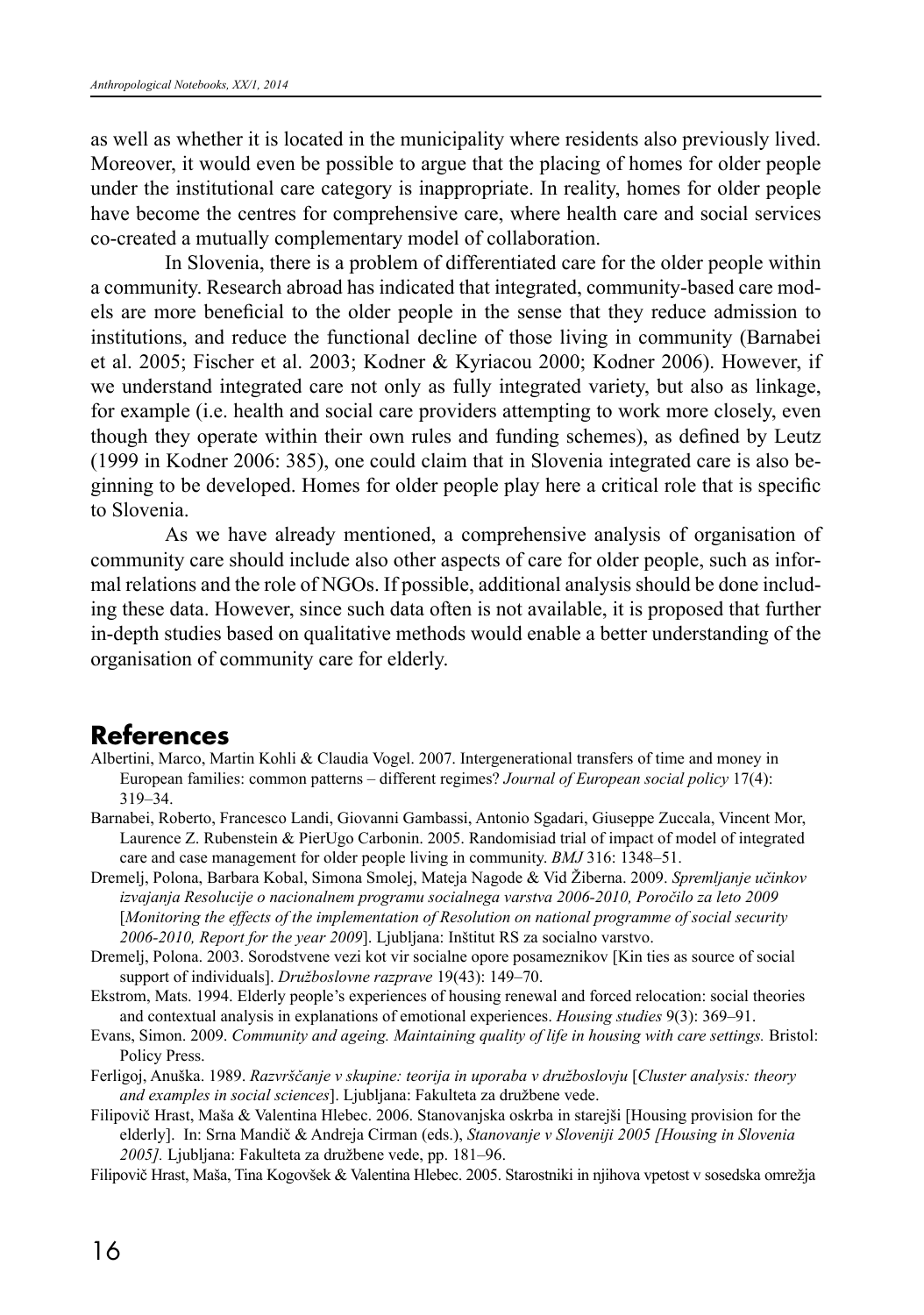[Elderly and their inclusion in neighbourhood networks]. *Družboslovne razprave* 21(49/50): 205–21. Filipovič Hrast, Maša. 2007. Prostorska determiniranost omrežij starejših in vloga sosedov v časovni

- perspektivi [Spatial determination of networks of elderly people and role of neighbours in time]. *Teorija in praksa* 44(1/2): 298–316.
- Fischer, Lucy Rose, Carla A. Green, Michael J. Goodman, Kathleen K. Brody, Mikel Aickin, Feifei Wei, Linda W. Phelps & Walter Leutz. 2003. Community-based care and risk of nursing home placement. *Medical care* 41(12): 1407–16.
- Flaker, Vito. 2011. *K taksonomiji (storitev) socialnega varstva (delovno gradivo), Varianta 1.2.4 [To taxonomy of social welfare (services) (working material) Variant 1.2.4.].* Ljubljana: Fakulteta za socialno delo.
- Hlebec, Valentina & Jana Mali. 2013. Tipologija razvoja institucionalne oskrbe starejših ljudi v Sloveniji [The tipology of institutional care for older people in Slovenia from development perspective]. *Socialno delo* 52(1): 29–41.
- Hlebec, Valentina, Maša Filipovič Hrast & Tina Kogovšek. 2010. Social networks in Slovenia. *European societies* 12(5): 697–717.
- Hlebec, Valentina. 2003. Socialna omrežja starostnikov v Sloveniji [Social networks of older people in Slovenia]. *Družboslovne Razprave* 19(43): 171–82.
- Hlebec, Valentina. 2004. Socialna opora starostnikov v perspektivi spolov [Social networks of older people from gender perspective]. *Teorija in praksa* 41(5/6): 992–1007.
- Hlebec, Valentina. 2010. The Post-Socialist Transition and Care for Older People in Slovenia. *European papers on the new welfare* 15: 141–52.
- Hlebec, Valentina. 2013. Razvoj in spremembe v tipologiji socialne oskrbe na domu [Development and Changes in the Typology of Social Home Care]. *Socialno delo* 52(1): 3–14.
- Hojnik Zupanc, Ida. 1999. *Samostojnost starega človeka v družbenoprostorskem kontekstu [Independence of older person in social and geographical context].* Ljubljana: Znanstvena knjižnica FDV.
- Hvalič Touzery, Simona. 2007. *Supporting family carers of older people in Europe the national background report for Slovenia*. Hamburg, Münster: LIT Verlag.
- Jelenc Krašovec, Sabina & Sonja Kump. 2009. Adult learning activities, social networks and different neighbourhoods. *European Societies* 11(2): 257–82.
- Knežević Hočevar, Duška. 2012. Family farms in Slovenia: who did the measures 'setting up of young farmers' and 'early retirement' actually address? *Anthropological Notebooks* 18(1): 65–89.
- Kodner, Dennis L. & Corinne Kay Kyriacou. 2000. Fully integrated care for frail elderly: two American models. *International journal of integrated care* 1: 1-19.
- Kodner, Dennis L. 2006. Whole system approaches to health and social care partnership for the frail elderly: an exploration of North American models and lessons. *Health and social care in community* 14(5): 384–90.
- Kogovšek, Tina, Valentina Hlebec, Polona Dremelj & Anuška Ferligoj. 2003. Omrežja socialne opore Ljubljančanov [Social networks of residents of Ljubljana]. *Družboslovne razprave* 19(43): 183–204.
- Kohli, Martin & Marco Albertini. 2008. The family as a source of support for adult children's own family projects: European varieties. In: Chiara Saraceno (ed.), *Families, Ageing and Social policy. Intergenerational solidarity in European Welafer states*. Cheltenham: Edwar Elgar publishing Inc., pp. 38–58.
- Kolarič, Zinka, Anja Kopač & Tatjana Rakar. 2009. The Slovene welfare system: gradual reform instead of shock treatment. In: Klaus Schubert, Simon Hegelich & Ursula Bazant (eds.), *The handbook of European welfare systems*. Routledge, London, New York, pp. 444–61.
- Kump, Sonja & Sabina Jelenc Krašovec. 2010. Intergenerational Community Learning, Education and Cooperation. *Teorija in praksa* 47(6) 1171–94.
- Loughran, Kevin. 2003. *The idea of community, social policy and self.* Belfast: AJP Publications.
- Mali, Jana. 2008. *Od hiralnic do domov za stare ljudi [From Almshouses to Homes for the Older People]*. Ljubljana: Fakulteta za socialno delo.Mali, Jana. 2010a. Social work in the development of institutional care for older people in Slovenia. *European journal of social work* 13(4): 545–59.
- Mali, Jana. 2010b. The sources of intergenerational collaboration within social work. *Teorija in praksa* 47(6): 1238–52.
- Mali, Jana. 2011a. An example of qualitative research in social work with older people: the history of social work in old people's homes in Slovenia. *Coll. antropol*. 35(3): 657–64.
- Mali, Jana. 2011b. Pogled z vidika skrbi za stare ljudi: pripombe k predlogu zakona o socialnovarstveni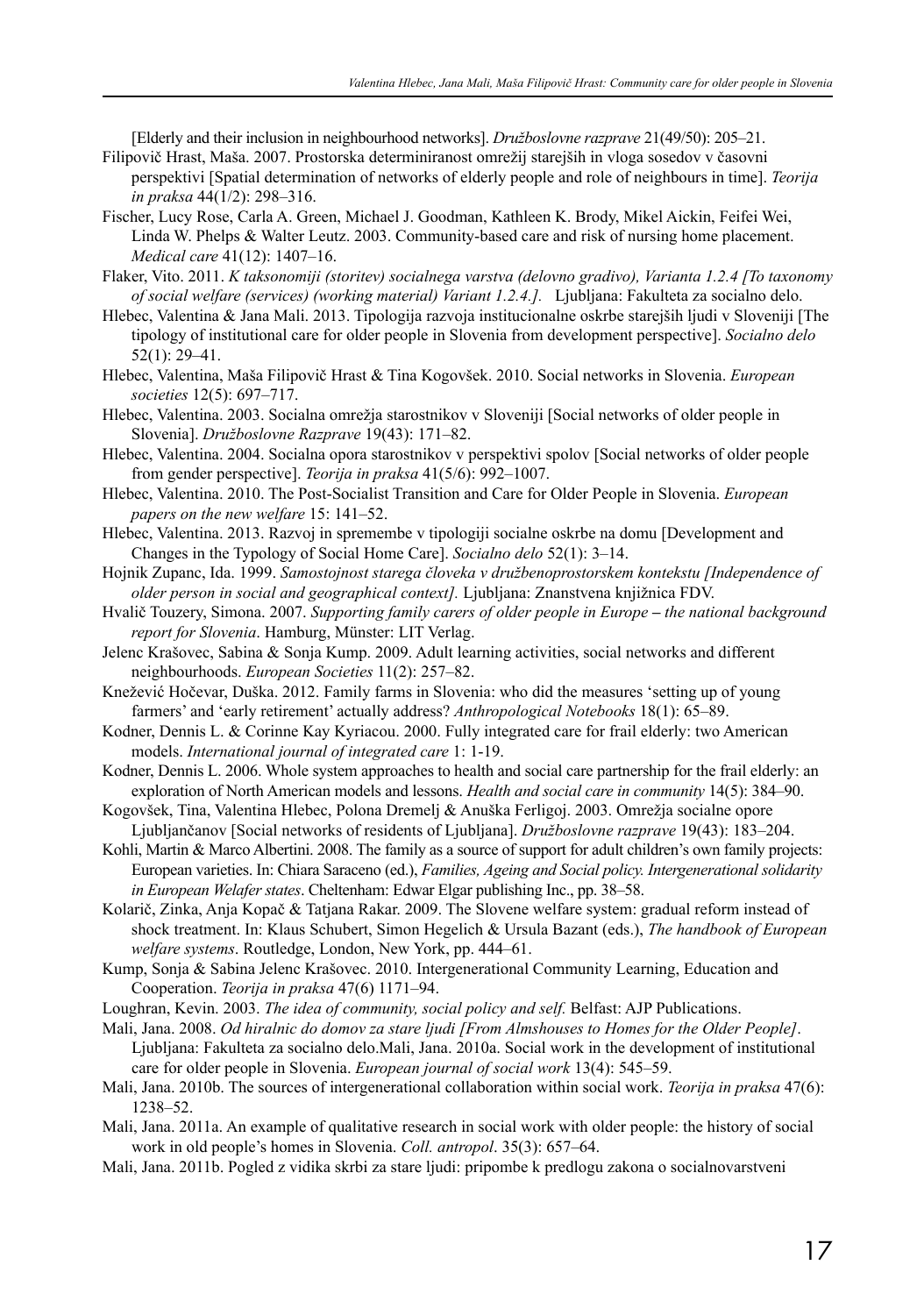dejavnosti dejavnosti [The view from care for older people: annotation to the proposition of the law on social welfare activityl. Socialno delo 50(1): 59–62.

- Mali, Jana. 2012. Deinstitutionalisation as a challenge for the development of community-based care for older people. *Dialogue in praxis* 1(14)(1/2(22-23)): 57–69.
- Mandič, Srna & Andreja Cirman (eds.). 2006. *Stanovanje v Sloveniji 2005 [Housing in Slovenia 2005].* Ljubljana: Fakulteta za družbene vede.
- Mandič, Srna & Valentina Hlebec. 2005. Socialno omrežje kot okvir upravljanja s kakovostjo življenja in spemembe v Sloveniji med letoma 1987 in 2002. [Social networks as a conceptual framework for managing quality of life and changes in Slovenia between 1987 and 2002] *Družboslovne Razprave* 21(49/50): 263–85.
- Mandič, Srna. 2012. Spreminjanje sistema blaginje v postsocialističnih državah in primer Slovenije [Changing of the welfare system in postsocialist societies and the case of Slovenia]. *Teorija in praksa* 49(4/5): 611–25.
- McAuley, William J. 2001. Covenants of care. The symbols of community support for elders in the all-black towns of Oklahoma. *Journal of Aging Studies* 15: 163–82.
- MDDSZ Ministry of Labour, Family and Social Affairs. 1997. *Program razvoja varstva starejših oseb na področju socialnega varstva v Sloveniji do leta 2005* [*Program of development of social protection of older people in Slovenia until 2005*]. Available at: www.mddsz.gov.si/fileadmin/mddsz.gov.si/ pageuploads/dokumenti\_\_pdf/program\_starejsi\_2005.pdf.
- MDDSZ Ministry of Labour, Family and Social Affairs. 2006a. *Social Security Act*. Available at: www. mddsz.gov.si/fileadmin/mddsz.gov.si/pageuploads/dokumenti\_\_pdf/zsv\_upb2\_en.pdf.
- MDDSZ Ministry of Labour, Family and Social Affairs. 2006b. *Strategija varstva starejših do leta 2010 Solidarnost, sožitje in kakovostno staranje prebivalstva* [*Strategy of protection of older people until 20101 – Solidarity, symbiosis and quality of ageing*]. Available at: www.mddsz.gov.si/fileadmin/mddsz.gov.si/ pageuploads/dokumenti\_\_pdf/strategija-SI-starejsi.pdf .
- MDDSZ Ministry of Labour, Family and Social Affairs. 2008. *National Report on Strategies for Social Protection and Social Inclusion 2008-2010.*
- MLFSA 2000. National Programme on the Fight against Poverty and Social Exclusion Minstry of Labour, Family and Social Affairs. Republic of Slovenia
- National Action Plan on Social Inclusion 2004-2006. Minstry of Labour, Family and Social Affairs. Republic of Slovenia
- Pahor, Majda & Valentina Hlebec. 2006. Socialna omrežja in zdravje: spremembe v Sloveniji [Social networks and health: transition in Slovenia]. *Zdravstveno varstvo* 45(4): 175-85.
- Ramovš, Jože. 2003. *Kakovostna starost: socialna gerontologija in gerontagogika [Quality of ageing: social gerontology and gerontogogy].* Ljubljana: Inštitut Antona Trstenjaka in Slovenska akademija znanosti in umetnosti.
- Resolution on the National Social Protection Programme 2006-2010; Minstry of Labour, Family and Social Affairs. Republic of Slovenia
- Rovan, Jože, Kaja Malešič & Lea Bregar. 2009. Blaginja občin v Sloveniji: Well-Being of the Municipalities in Slovenia. *Geodetski vestnik* 53(1): 70–91.
- Smith, Allison. 2009. *Ageing in urban neighbourhoods. Place attachment and social exclusion*. Bristol: Policy **Press**.
- Smolej, Simona, Polonca Jakob, Mateja Nagode & Vid Žiberna. 2008. *Analiza izvajanja pomoči na domu*  [*Evaluation of implementation of social home care*]*.* Ljubljana: Inštitut RS za socialno varstvo.
- Statistični urad RS, Statistični kazalniki, občine, Slovenija [Statistical indexes, municipalities, Slovenia]. 2009. http://pxweb.stat.si/pxweb/Database/Obcine/Obcine.asp. Accessed on 10 July 2013.
- Statistični urad RS, Statistični podatki, občine, Slovenija[Statistical data, municipalities, Slovenia]. 2009. http://pxweb.stat.si/pxweb/Database/Obcine/Obcine.asp. Accessed on 10 July 2013.
- Stropnik, Nada, Nataša Kump, Maša Filipovič Hrast, Valentina Hlebec, Andreja Vezovnik & Matic Kavčič. 2010. *Revščina in materialna deprivacija starejšega prebivalstva [Poverty and meterial deprivation of elderly]: projekt v okviru Ciljnega raziskovalnega programa Konkurenčnost Slovenije 2006-2013 v letu 2006.* Ljubljana: Inštitut za ekonomska raziskovanja.
- Stropnik, Nada, Tine Stanovnik, Matejka Rebolj & Valentina Prevolnik-Rupel. 2003. *Study on the Social Protection Systems in the 13 Applicant Countries — Slovenia. Country Study*. Available at: ec.europa.eu/ employment\_social/spsi/docs/social\_protection/slovenia\_final.pdf.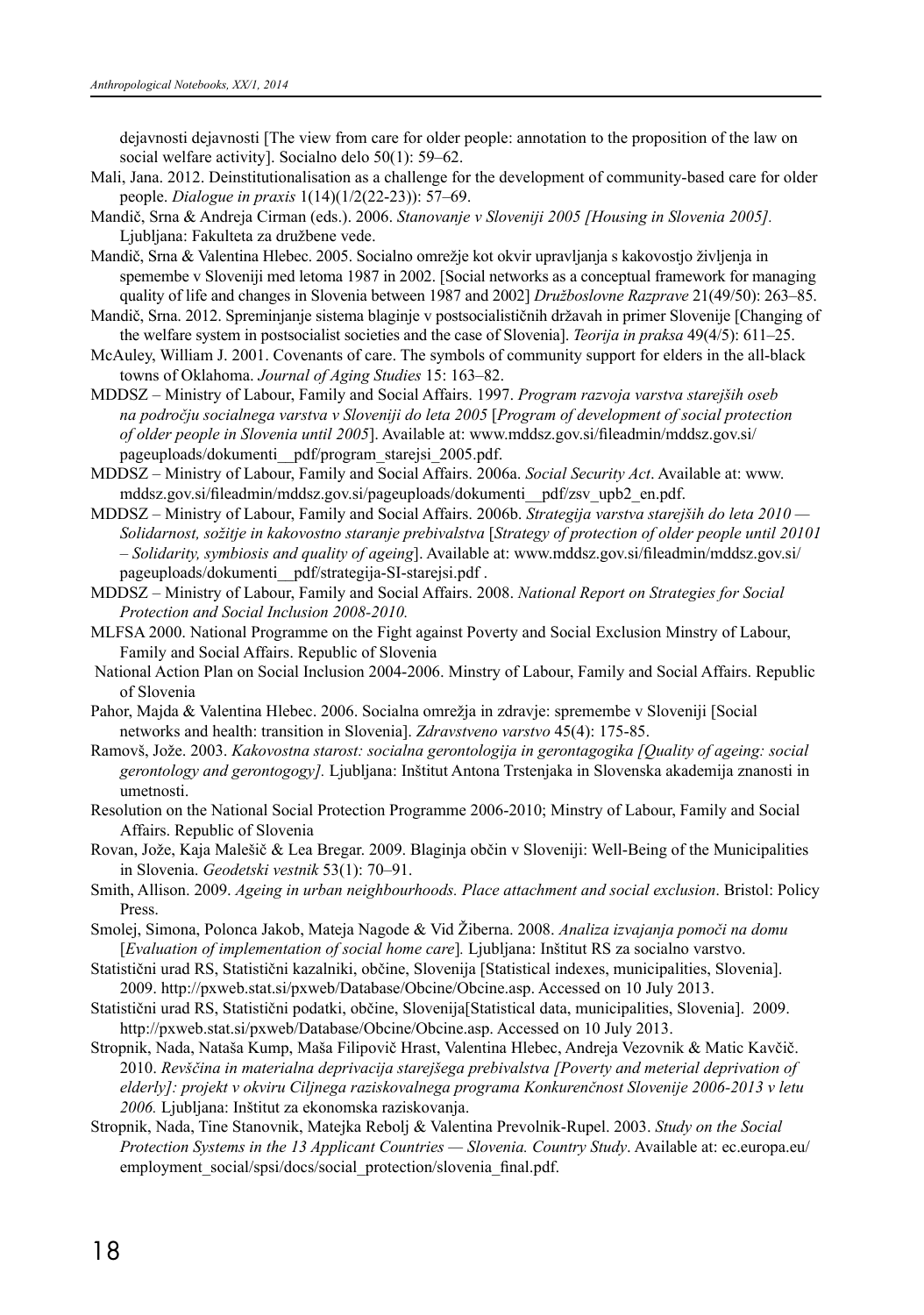- Uršič, Matjaž. 2012. Avtomobilizacija in spreminjanje urbanih prostorov potrošnje na slovenski obali: od "mesta pešcev" k "mestu avtomobilskih potrošnikov [Automobilization and change of urban spaces of consumption on slovene coast: from city of walkers to cety of aoutomobile consumers]. *Ann, Ser. hist. sociol*. 22(1): 261–76.
- Wacker Robbyn R. & Karen A. Roberto. 2008. *Community resources for older adults. Programmes and services in an era of change*. Los Angeles, London: Sage.

Wahl, Hans-Werner & Frank Oswald. 2010. Environmental perspectives on ageing. In: Dale Dannfer & Chris Phillipson (eds.), *The sage handbook of social gerontology*. London: Sage, pp. 111–25.

Nagode M, Lebar L. 2013. Analiza izvajanja pomoči na domu [Evaluation of implementation of social home care]. 2012. Ljubljana: IRSSV.

### **APPENDIX**

| Cluster | X4 | X5              | X6                 | X7 X8          |                |                                  | X9 X10 X11 (n/%) X12 (n/%) X13 (n/%) X14 (n/%) |          |                    |   |        |              |        |          |      |
|---------|----|-----------------|--------------------|----------------|----------------|----------------------------------|------------------------------------------------|----------|--------------------|---|--------|--------------|--------|----------|------|
|         |    |                 | 1214 18.64 84.43 3 |                | $\overline{2}$ | 25%                              | 29% 3                                          |          | 6%                 |   | 41 77% | 6            | 11%    | 6        | 11%  |
| 2       |    |                 | 280 16.79 53.96 2  |                | $\overline{2}$ | 34%                              | 45%                                            | 7        | 8%                 |   | 55 63% |              | 21 24% | 12       | 14%  |
| 3       |    | 440 16.92 61.09 |                    | $\overline{7}$ | 6              | 52%                              | 65%                                            |          | 58 100%            |   | 34 59% |              | 15 26% | 9        | 16%  |
| 4       |    |                 |                    |                |                | 285 22.18 52.33 11 23 100% 100%  |                                                |          | 6 100%             |   | 3 50%  | $\mathbf{3}$ | 50%    | $\Omega$ | 0%   |
| 5       |    |                 |                    |                |                | 180  14.16  74.00  114  86  100% | 100%                                           | $\sim$ 2 | 100%               | 0 | $0\%$  | 0            | 0%     | 2        | 100% |
| Total   |    |                 | 559 17.44 64.12 6  |                |                | 4 39%                            |                                                |          | 49% 76 36% 133 64% |   |        |              | 45 22% | 29       | 14%  |

*Table 2: Other characteristics of social home care*

X4: financial contribution of the state per user in euros, X5: monthly number of visits of social carer per user on average, X6: time spent with user on average, X7: number of potential new users, X8: number of social carers, X9: % of municipalities with social home care available on afternoons, X10: % of municipalities with social home care available during weekends and on holidays, X11: number and percentage of municipalities with home for the older people, X12: organizer of social home care – Centre for social work (n / %),  $X13$ : organizer of social home care – Home for older people (n / %), X14: organizer of social home care  $-$  Other (n  $/$  %).

| Sk.            | N      | <b>POV</b> | <b>GPREB</b> | <b>STAR</b> | $U(OECD)$ % | VR % | <b>UB</b> % | $ZB\%$ | <b>NB %</b> |
|----------------|--------|------------|--------------|-------------|-------------|------|-------------|--------|-------------|
|                | 3761   | 58         | 83.91        | 40.75       | 9           | 0    | 14          | 33     | 53          |
| $\overline{2}$ | 4676   | 78         | 87.86        | 41.31       | 12          | 3    | 39          | 30     | 28          |
| 3              | 13405  | 144        | 138.41       | 41.45       | 29          | 11   | 32          | 51     | 7           |
| 4              | 41510  | 227        | 233.67       | 41.58       | 67          | 83   | 0           | 17     | 0           |
| 5              | 195478 | 212        | 888.00       | 42.75       | 100         | 100  | 0           | 0      | 0           |
| Total          | 9725   | 97         | 112.61       | 41.23       | 19          | 8    | 29          | 36     | 27          |

*Table 3: Characteristics of municipalities*

N: number of residents in municipality, 1.7.2009 (Statistični podatki, občine, Slovenija, 2009), POV: area (km2), 1. 1. 2010 (Statistični podatki, občine, Slovenija, 2009), GPREB: population density (preb/ km2), 1.7.2009 (Statistični kazalniki, občine, Slovenija, 2009), STAR: average age of population (leta), 1.7.2009 (Statistični kazalniki, občine, Slovenija, 2009), U: percentage of urban municipalities by OECD, VR: percentage of economically and socially high developed municipalities (Rovan et al. 2009), UB: percentage of municipalities with balanced welfare (Rovan et al. 2009), ZB: percentage of municipalities with moderate welfare (Rovan et al. 2009), NB: percentage of municipalities of low welfare (Rovan et al. 2009).